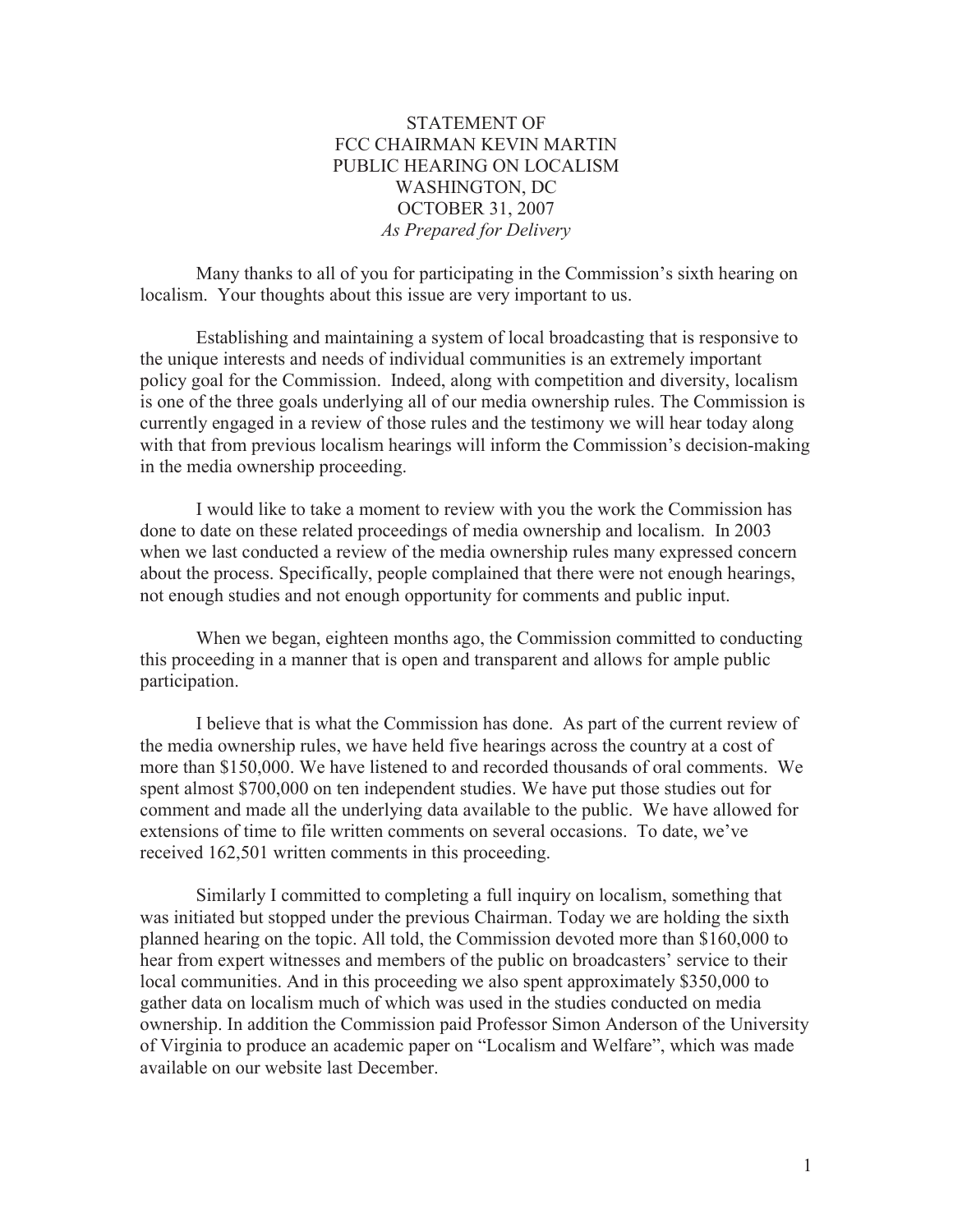I know that localism is important to broadcasters who recognize that their own success depends on responding to the needs and interests of their local communities. Most broadcasters do a good job, both by airing programming of unique interest to their local communities and more generally by contributing to the sense of community in their local towns. It has become apparent, however, that some broadcasters may not be doing all they can or should to serve their local communities.

I believe the Commission needs to make a number of policy and rule changes to ensure that all broadcasters better serve their local communities.

These actions are designed to enhance the ability of local citizens, regardless of gender or race, to access the broadcast medium to reach their communities, to improve the communication between broadcast licensees and their local communities in identifying local programming, and to ensure that vitally important local information and viewpoints are provided to the community.

In order to ensure that the American people have the benefit of a competitive and diverse media marketplace that serves their local communities, we need to create more opportunities for different, new and independent voices to be heard. We need to address the concern that consolidation has limited the number of local outlets available to minorities and new entrants.

The limited number of channels available in the broadcast television and radio spectrum bands and the high start-up cost of building a station are significant barriers to entry into broadcasting. It can be very difficult for anyone – nonetheless a new voice – to find an available channel and gather enough capital to build a new broadcast station.

That is why I proposed to the other Commissioners, which they adopted earlier this year, the recommendation to Congress that it create a new tax incentive program designed to encourage small firms, including those owned by minorities and women, to acquire communications businesses, including broadcast stations.

We know that providing tax advantages has worked in the past to encourage greater diversity of ownership and to open the doors for entry by small businesses, including disadvantaged firms and entities owned by women and minorities. As detailed in our Recent Section 257 Triennial Report to Congress, I support establishment of a new program that could permit deferral of the taxes on any capital gain involved in such a transaction, as long as the gain is reinvested in a qualifying communications business. The new program also could provide tax credits to sellers who offer financing to small firms. Other measures might include restrictions on the size of the purchaser, a minimum holding period for the purchased licenses, and a cap on the total value of eligible transactions.

But we cannot rely on Congress alone to act. I have proposed that the Commission itself take a number of steps to help small and independently-owned businesses overcome these obstacles.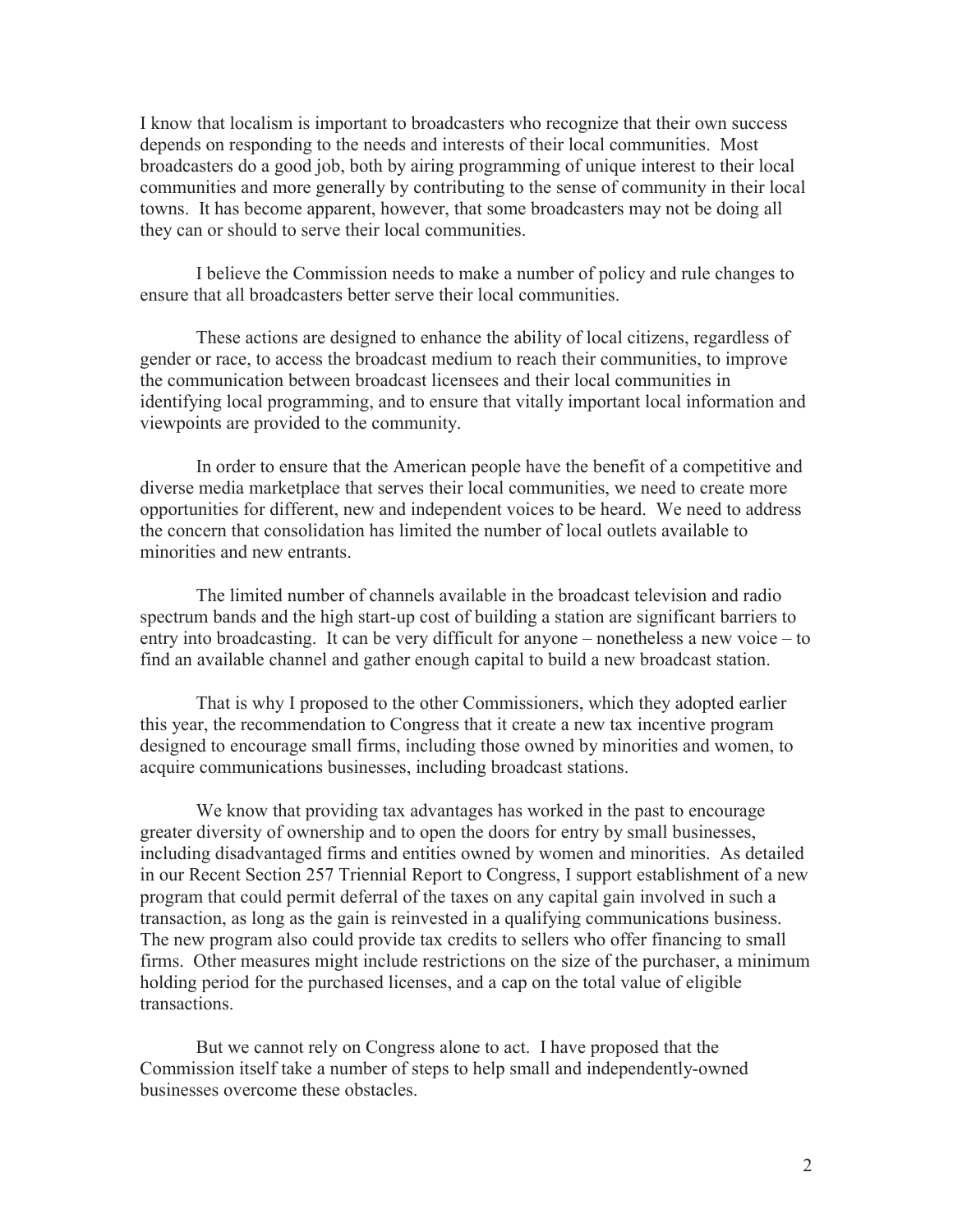First, the Commission should allow Qualified Designated Entities—small and independently owned businesses—to lease some of an existing television station's excess digital broadcast spectrum to distribute their own programming. This new station would be able to air its own programs and obtain all the accompanying rights and obligations of other broadcast stations, such as public interest obligations and carriage rights on cable and satellite systems.

There is already a real world example of a similar type of arrangement. Post-Newsweek provides for carriage of Latino Alternative TV (LATV) programming on its multicast channels in Miami, Orlando, Houston, and San Antonio. I circulated a proposal to permit this practice last March, and continue to encourage my colleagues to adopt it. While we also should continue to look for ways to facilitate minorities' ability to purchase full-power broadcast stations, this ability to lease broadcast channels could quickly open up channels in local communities all across the country, considerably enhancing the ability of small and independently owned businesses and other qualified designated entities to reach their entire community with a free programming stream.

The Commission already has in place similar policies to create additional opportunities in radio and cable through the leased access rules and the low-power FM service. However, I believe even these rules need to be changed to be more useful.

In response to concerns expressed by my colleagues, I plan to propose soon that the Commission amend its leased access rules, as well as the program carriage rules, to be more effective. Neither of these regulatory regimes have successfully achieved their intended goal of facilitating the ability of diverse and local viewpoints to reach their local audience. Critics have argued that the leased access regime has been dramatically underutilized because of an artificially high rate.

And I have heard from many potential and current programmers that the program carriage rules are ineffective because of a distorted complaint process.

The LPFM rules, too, should be improved, as Prometheus and Media Access Project have noted so well. We could amend our rules to better promote entry and ensure local responsiveness.

As a result, in January of this year, I proposed that the Commission amend its LPFM rules to:

- · Eliminate the rule prohibiting LPFM transfers and assignments and allow the sale of LPFM licenses, subject to certain limitations (such as a three year holding period).
- Reinstate the original LPFM rule that all authorization holders be local to the community and limit ownership to one station per permittee.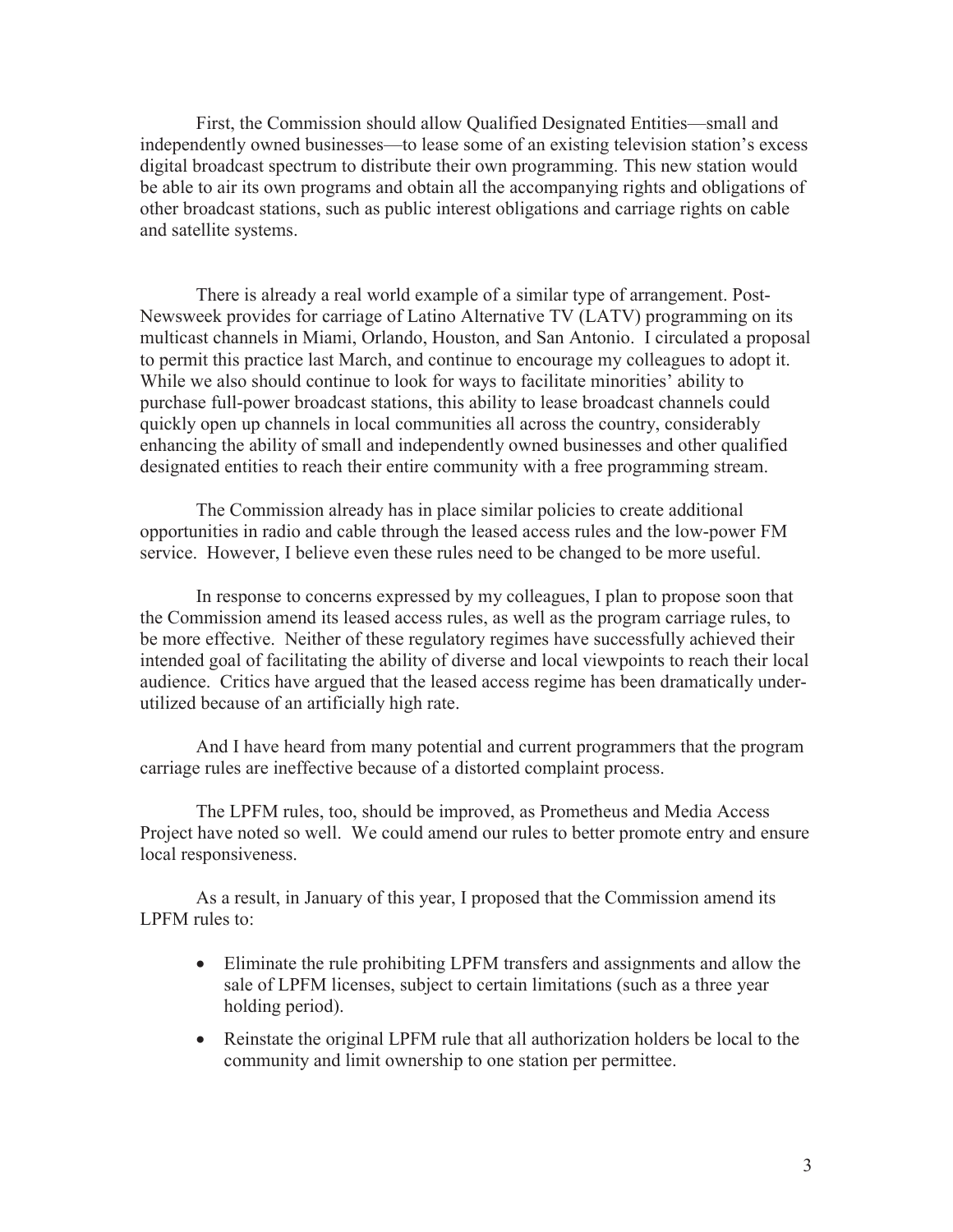- · Clarify that repetitious, automated programming does not meet the local origination requirement.
- Prohibit programs from being broadcast more than twice to meet the local origination requirement.
- Expand the definition of local for rural communities
- Permit AM broadcast station to operate on FM translator stations.
- Permit sudden changes of more than 50 percent of the membership governing board.
- Impose a cap on the number of applications accepted from the 2003 translator filing window, thereby protecting LPFM service.

I also have heard recommendations from Minority Media and Telecommunications Council and the Commission's Diversity FACA, among others, that we take additional steps to facilitate the ability of qualified designated entities to more easily get into broadcasting. In response, last March I proposed that the Commissioners make several other policy and rule changes.

For instance, I proposed that we allow these small businesses to purchase expired construction permits and be allotted additional time to construct the broadcast facilities. I also proposed that we amend or waive the equity/debt plus (EDP) attribution rule where doing so would assist these small businesses in acquiring a broadcast station, retaining an existing station, or building out a construction permit. All of these proposals were suggested by outside advocacy groups and have been pending for more than six months.

I also have heard from a coalition of public interest groups that broadcasters should air a certain amount of different types of content to ensure local responsiveness.

While I have concerns with mandatory minimums, such as free air time for politicians, I did propose last March that the Commission make comprehensive changes to the information broadcasters must report about what they air, and the manner in which they do it. If broadcasters mean it when they tell us how much local programming and news they are airing, then they shouldn't object to telling the Commission in detail what they are doing. Specifically, I proposed that broadcasters complete every quarter an enhanced, standardized form on which they describe the local civic affairs programming, local electoral affairs programming, public service announcements (whether sponsored or aired for free) and independently produced programming that the station airs to meet the needs and interests of its local audience.

Broadcasters would need to post the enhanced disclosure forms on their websites, if they have them, or on their state broadcasters association's website if they do not.

I have circulated a number of other proposals to my fellow commissioners aimed at enhancing citizens' access to, and broadcasters' carriage of, local programming.